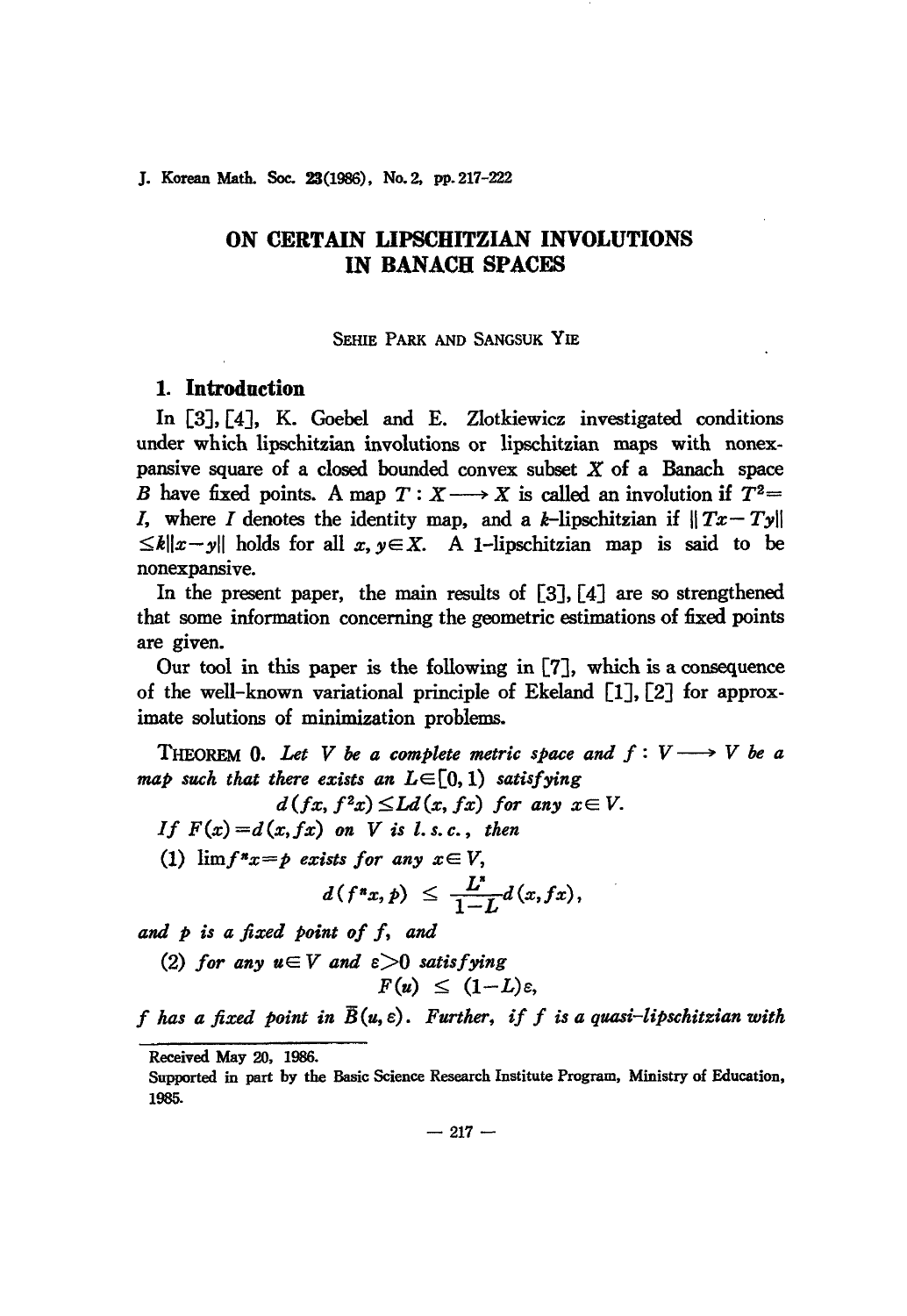*constant k, then either u is a fixed point of f or f has a fixed point in*  $\overline{B}(u,\varepsilon)\backslash B(u,s)$  *where*  $s=d(u,fu)(1+k)^{-1}$ .

Note that  $\overline{B}(u, \varepsilon)$  denotes the closed ball with center *u* and radius  $\varepsilon$ , and  $B(u, \varepsilon)$  the corresponding open ball.

A map  $f: V \longrightarrow V$  is called a quasi-lipschitzian with constant *k* if  $||fx-fp|| \le k||x-p||$  holds for all  $x \in V$  and for every fixed point *p* of f.

### 2. **Main Results**

The modulus of convexity of the space *B* is the function  $\delta : [0,2]$  $\longrightarrow$  [0, 1] defined by the following formula

$$
\delta(\varepsilon) = \inf \{1 - ||\frac{x+y}{2}|| : x, y \in \overline{B}(0,1), ||x-y|| \geq \varepsilon \}.
$$

Note that the function  $\delta(\varepsilon)$  is nonincreasing and convex.

Moreover, for any  $x, y \in \overline{B}(0, r)$  and any *a* such that  $0 \le a \le 2r$  and  $||x-y||\geq a$ , we have

$$
\left|\frac{x+y}{2}\right| \leq (1-\delta\left(\frac{a}{r}\right))r
$$
 [3].

Now we have our first result:

THEOREM 1. *Let* X *be a closed convex subset of a Banach space Band*  $T: X \longrightarrow X$  *a k*-lipschitzian involution. If  $L: =k(1-\delta(2/k))/2\leq 1$ , *then for any*  $u \in X$  *and*  $\varepsilon > 0$  *satisfying* 

$$
||u-Tu||\leq (1-L)\varepsilon,
$$

*either u is a fixed point of T or there is a fixed point of T in*  $\overline{B}(u, \varepsilon)$ 2)  $\bigcap X \setminus B(u, s)$  *where*  $s = ||u - Tu|| (k+3)^{-1}$ .

*Proof.* For any  $x \in X$ ,

$$
\|T\left(\frac{x+Tx}{2}\right)-x\| = \|T\left(\frac{x+Tx}{2}\right)-T^2x\|
$$
  
\n
$$
\leq k\|\frac{x+Tx}{2}-Tx\|
$$
  
\n
$$
= \frac{k}{2}\|x-Tx\|
$$
  
\n
$$
\|T\left(\frac{x+Tx}{2}\right)-Tx\| \leq k\|\frac{x+Tx}{2}-x\|
$$
  
\n
$$
= \frac{k}{2}\|x-Tx\|.
$$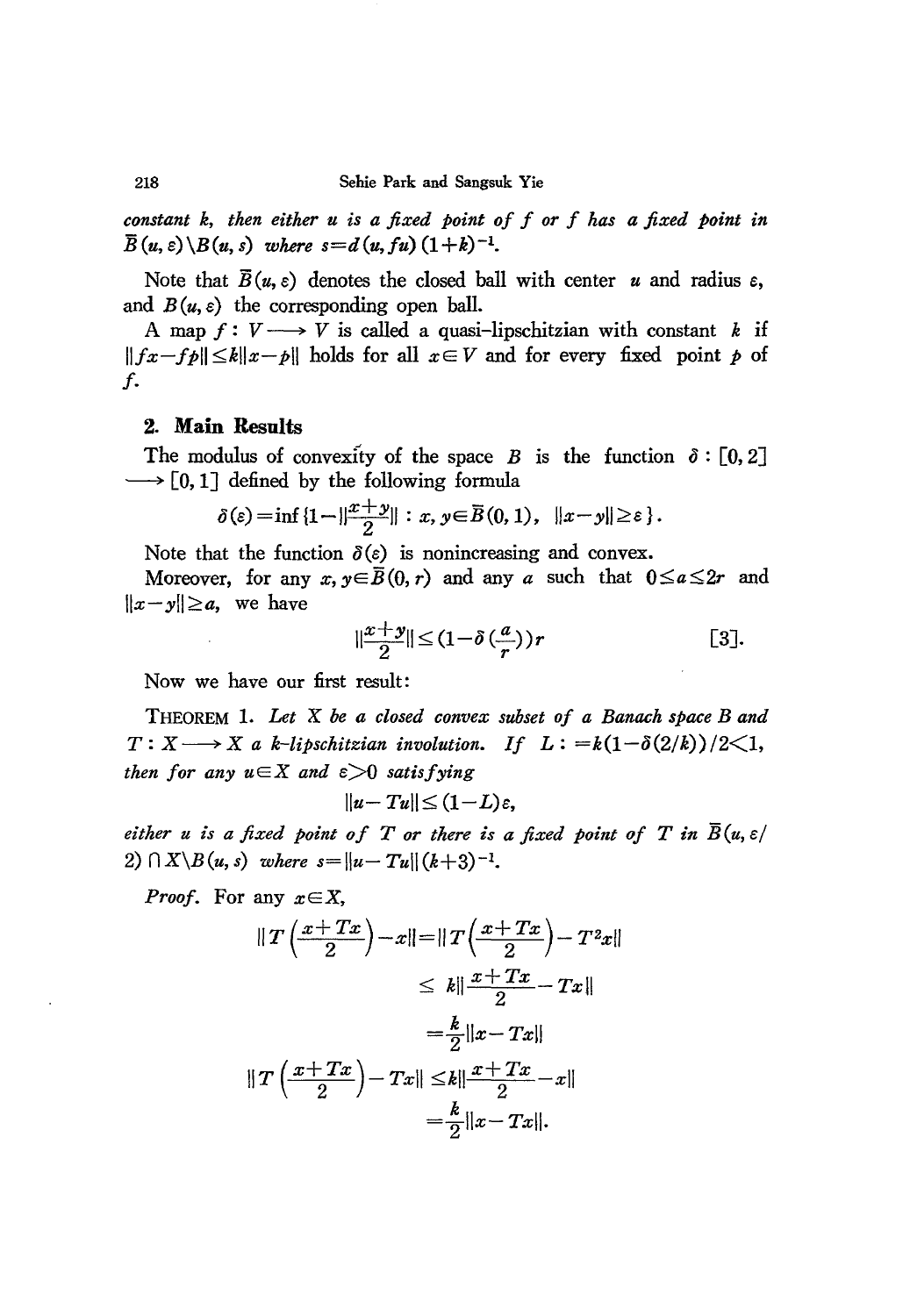Thus, by the property of modulus of convexity, we have

$$
\|\frac{x+Tx}{2}-T\left(\frac{x+Tx}{2}\right)\|\leq \left(1-\delta\left(\frac{2}{k}\right)\right)\frac{k}{2}\|x-Tx\|.
$$

Now if we put  $G = \frac{1}{2}(I+T)$ , then

$$
||Gx - G^2x|| = ||\frac{Gx + TGx}{2} - Gx||
$$
  
\n
$$
= \frac{1}{2} ||TGx - Gx||
$$
  
\n
$$
\leq \frac{1}{2} (1 - \delta(\frac{2}{k})) \frac{k}{2} ||x - Tx||
$$
  
\n
$$
= (1 - \delta(\frac{2}{k})) \frac{k}{2} ||x - Gx||
$$
  
\n
$$
= L||x - Gx||.
$$

Therefore, by Theorem  $0(1)$ ,  $\lim G^*x = p$  exists for  $x \in X$ , and  $p \in Fix$  $G = FixT$ , the fixed point set. Since T is a k-lipschitzian, G is a  $(k+1)$ 1) /2-lipschitzian and quasi-lipschitzian. Therefore, by Theorem 0(2), for any  $u \in X$  with  $||u-Tu|| \leq (1-L)\varepsilon$ , we have  $||u-Gu|| = ||u-Tu||/2$  $\leq (1-L)\varepsilon/2$ . Hence, *u* is a fixed point of G or there is a fixed point of G in  $\bar{B}(u, \varepsilon/2) \cap X \setminus B(u, s)$  where  $s = ||u - Gu|| / (1 + (k+1) / 2) = ||u - u||$  $T_{\mathbf{u}}$ //( $k+3$ ). This completes our proof.

CoROLLARY 1. [3, Theorem 1J. *Let* X *be a closed convex subset of a Banach space B* and  $T: X \longrightarrow X$  *a k*-lipschitzian involution such that  $k(1-\delta(2/k))/2<1$ . Then T has at least one fixed point.

CoROLLARY 2. *Let* X *be a closed convex subset of a Banach space B* and  $T: X \longrightarrow X$  a *k*-lipschitzian involution. If  $0 \le k \le 2$ , then for any  $u \in X$  *and*  $\varepsilon > 0$  *satisfying* 

$$
||u-Tu||\leq \left(1-\frac{k}{2}\right)\varepsilon
$$

*the conclusion of Theorem* 1 *holds.*

*Proof.* Let 
$$
L=k/2
$$
 and  $G = \frac{1}{2}(I+T)$ . Then  $L<1$ , and  

$$
||Gx - G^2x|| \leq (1-\delta(\frac{2}{k}))\frac{k}{2}||x - Gx||
$$

$$
\leq \frac{k}{2}||x - Gx||
$$

$$
= L||x - Gx||.
$$

Thus, by Theorem 1, we have the same conclusion to Theorem 1.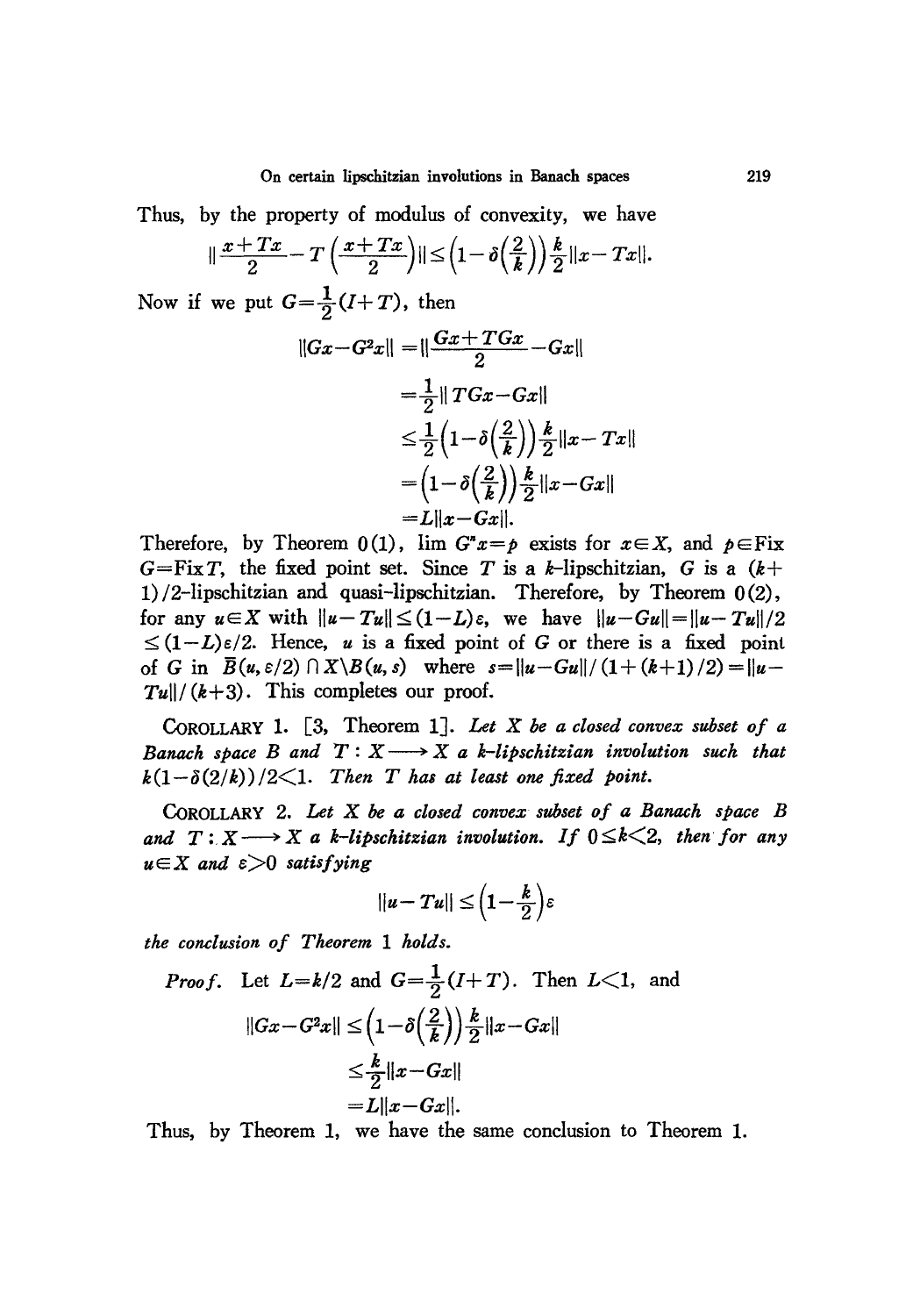Corollary 2 improves [4, Theorem 1J.

The characteristic of convexity of the space *B* is the number  $\varepsilon_0$  = sup  $\{\varepsilon : \delta(\varepsilon) = 0\}.$ 

Some of Banach spaces can be fully characterized by the number  $\varepsilon_0$ and the modulus of convexity. The following facts are known [3J

(1) If  $\varepsilon_0 < 1$ , then *B* has normal structure,

(2) *B* is uniformly non-square iff  $\varepsilon_0 < 2$ , and

(3) *B* is strictly convex if  $\delta(2) = 1$ .

THEOREM 2. *Let X be a closed convex bounded subset of a Banach space B* with  $\varepsilon_0 \leq 1$  and  $\delta(2) = 1$ , and  $T: X \longrightarrow X$  a k-lipschitzian map such *that*  $T^2$  *is nonexpansive.* If  $L := k(1-\delta(2/k))/2 \leq 1$ , then the conclusion *of Theorem* 1 *holds.*

*Proof.* Since  $\varepsilon_0 \leq 1$ , *B* is uniformly non-square and in view of [5], it is reflexive, and moreover it has normal structure. Since *T2* is nonexpansive, by Kirk's fixed point theorem [6], the set  $C^* = \{x : T^2x$  $=x$ <sup>2</sup> is nonempty.  $\delta(2)=1$  means the strict convexity of *B* and implies that  $C^*$  is convex. Obviously we have  $T(C^*) = C^*$  and  $T^2 = I$  on  $C^*$ . Hence, using Corollary 1 for the restriction of T on *C\*,* we can apply Theorem 1.

Theorem 2 improves [3, Theorem 2].

THEOREM 3. *Let X be a closed convex subset of a uniform!.y conve.'C Banach space B* and  $T: X \longrightarrow X$  *a k*-lipschitzian involution. If  $L:$  $k\delta^{-1}(1-1/k)/4 \leq 1$ , then for any  $u \in X$  and  $\varepsilon > 0$  satisfying  $||u-Tu|| \leq$  $(1-L)\varepsilon$ , *either u is a fixed point of T or T has a fixed point in*  $\overline{B}(u,$  $\varepsilon/2$ )  $\bigcap X \setminus B(u, s)$  *where*  $s = ||u - Tu|| (k+3)^{-1}$ .

*Proof.* Let  $G=(I+T)/2$  and let for  $x \in X$ ,  $y=Gx$  and  $z=Ty$ . Then

$$
||z-x|| = ||Ty-x|| = ||Ty-T^2x||
$$
  
\n
$$
\le k||y-Tx|| = k||Gx-Tx||
$$
  
\n
$$
= k||\frac{x+Tx}{2} - Tx|| = \frac{k}{2}||x-Tx||
$$
  
\n
$$
||(2y-z)-x|| = ||2Gx-Ty-x|| = ||x+Tx-Ty-x||
$$
  
\n
$$
= ||Tx-Ty|| \le k||x-y|| = k||x-Gx||
$$
  
\n
$$
= k||x - \frac{x+Tx}{2}|| = \frac{k}{2}||x-Tx||
$$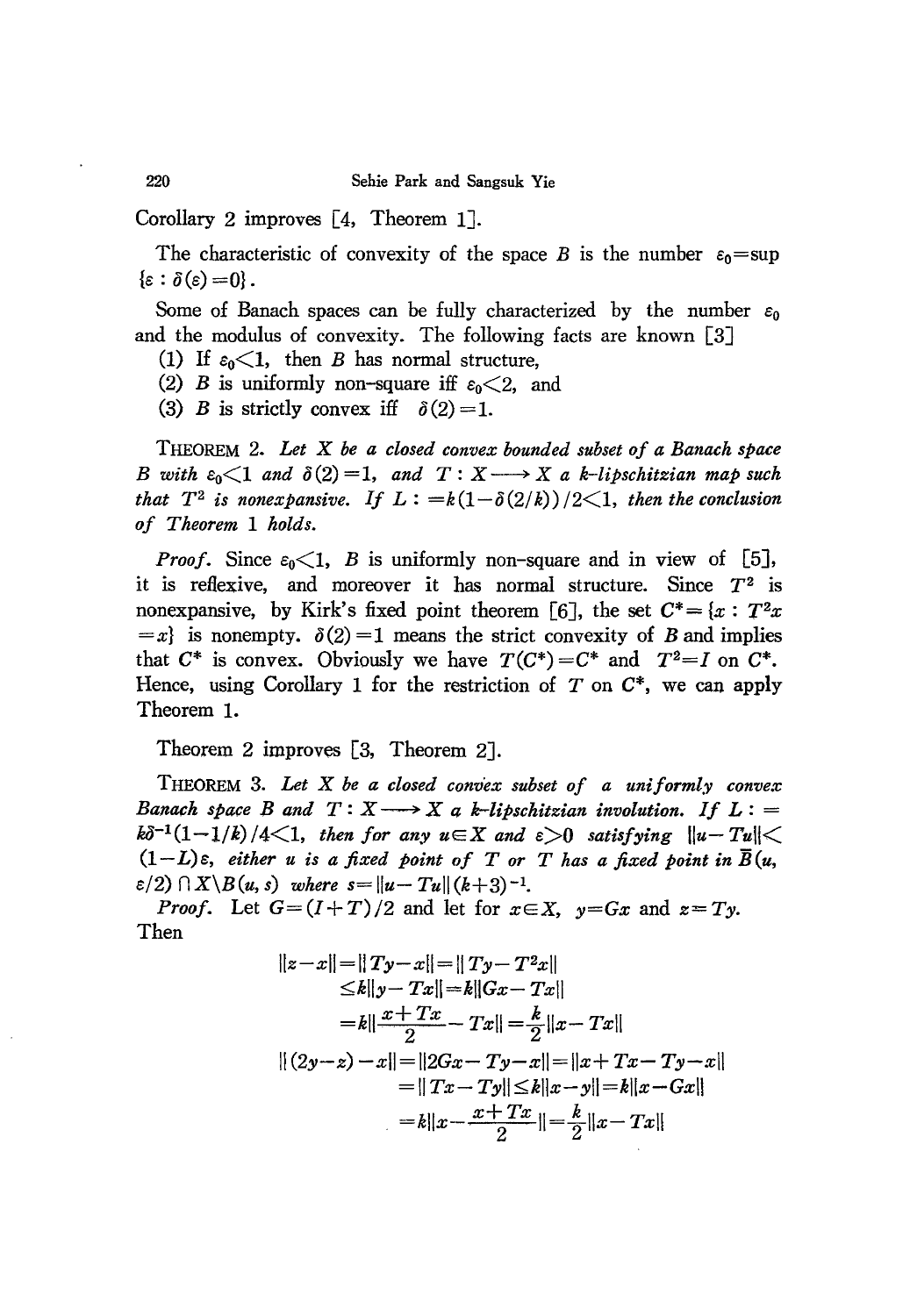and

$$
\|\frac{z+(2y-z)}{2}-x\| = \|y-x\| = \|x-Gx\|
$$

$$
=\frac{1}{2}\|x-Tx\|.
$$

Thus, by the property of modulus of convexity, we have

$$
||z-(2y-z)|| \leq \frac{k}{2}\delta^{-1}\left(1-\frac{1}{k}\right)||x-Tx||.
$$

But since

$$
||z - (2y - z)|| = 2||y - z|| = 2||Gx - Ty||
$$
  
= 4||Gx - G<sup>2</sup>x||  

$$
||x - Tx|| = 2||x - Gx||,
$$

we have

and

$$
4||Gx - G^{2}x|| \leq k\delta^{-1}\left(1 - \frac{1}{k}\right)||x - Tx||
$$
  
i. e. , 
$$
||Gx - G^{2}x|| \leq \frac{k}{4}\delta^{-1}\left(1 - \frac{1}{k}\right)||x - Gx||
$$

 $= L||x - Gx||$ and  $||x - Gx|| \leq (1-L)\varepsilon/2.$ 

Thus G satisfies all the hypothesis of Theorem 0, and we conclude our result.

Theorem 3 strengthens [4, Theorem 2].

THEOREM 4. *Let* X *be a closed bounded conve.7; subset of a uniformly convex* Banach *space* B, and  $T: X \longrightarrow X$  a *k*-lipschitzian map such *that*  $T^2$  *is nonexpansive.* If  $L: =k\delta^{-1}(1-1/k)/4 \leq 1$ , *then the conclusion of Theorem* 3 *holds.*

*Proof.* Since every uniformly convex Banach space is strictly convex, reflexive and has normal structure, by Theorem 2 and Theorem 3, we obtain our result.

Theorem 4 strengthens [4, Theorem 3].

#### References

- 1. I. Ekeland, *On the variational principle*, J. Math. [Anal. Appl. 47(1974), 224-353.
- 2. , *Nonconvex minimization Problems,* Bull. Amer. Math. Soc. 1(19 71), 443-474.
- 3. K. Goebel, *Convexity of balls and fi;ud point theorems for mappings with*